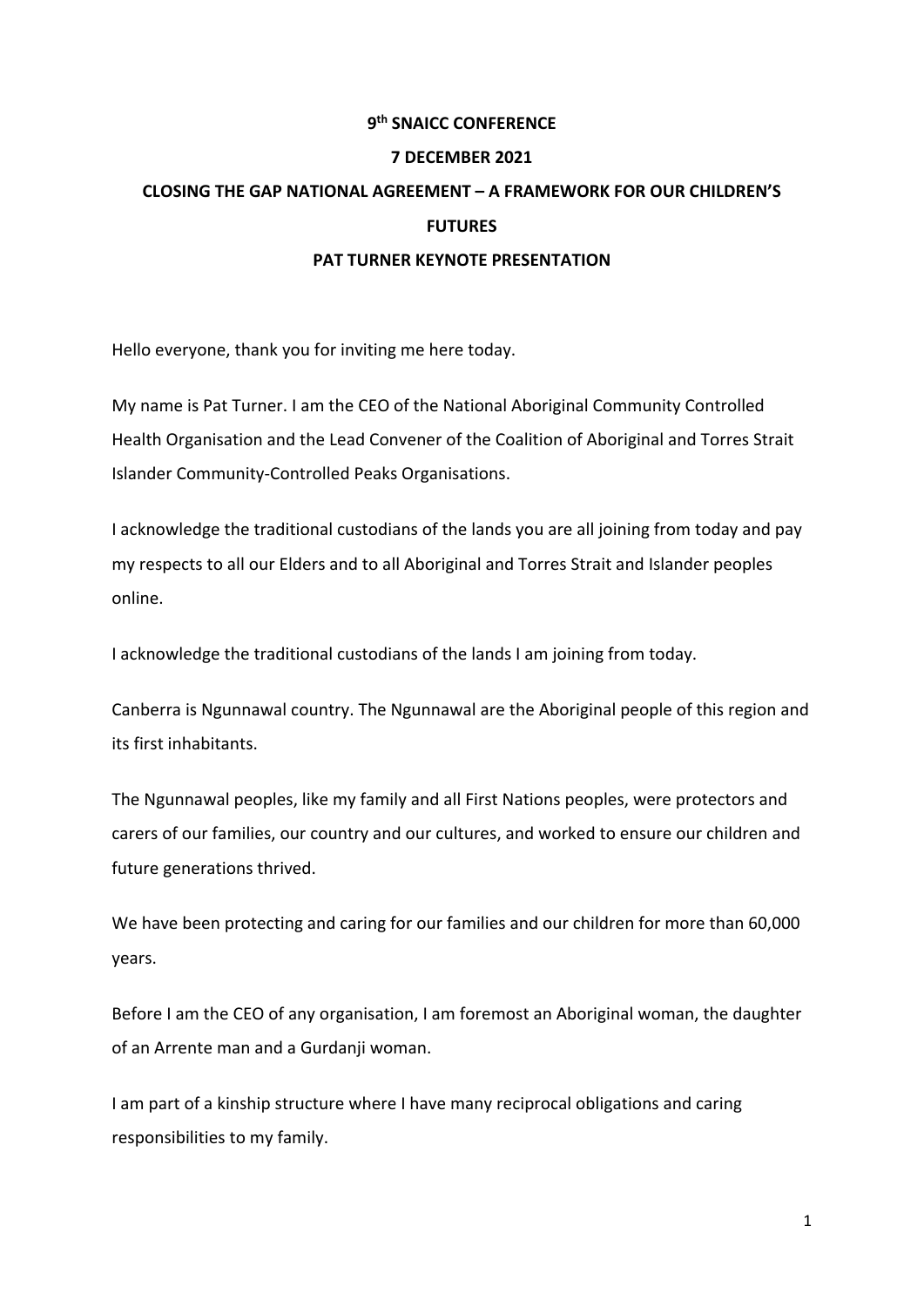I say this as it is important that when we are talking now about supporting our Aboriginal and Torres Strait Islander children and families to thrive and addressing the rates of out of home care of our children, that we always remember the strength that is in our peoples, our culture and our own ways.

And that we remember that it is not our culture that is the problem, as our culture is our strength and the way forward.

----------------------------------------------

It is a privilege to speak to you today.

A privilege because we are all here as we seek to support Aboriginal and Torres Strait Islander children grow up strong and well.

But I am also here with sadness and fury in my heart.

Sadness because the current approach to supporting our children and addressing rates of our children in the child protection system and in out of home care is largely failing and has been for far too long.

Sadness because the consequences of this failure has detrimental outcomes for our children and peoples. It impacts on our future generations and the survival of Aboriginal and Torres Strait Islander peoples as distinct and proud First Nations peoples, who are strong in their identify and culture.

And fury. Fury in my heart because, despite Aboriginal and Torres Strait Islander peoples voicing their concerns and proposing solutions for years, we are only now starting to be heard.

To go forward, governments and non-Indigenous organisations must set aside their own ideas that they know best and truly see us and hear us; and then to act on the voices of Aboriginal and Torres Strait Islander voices.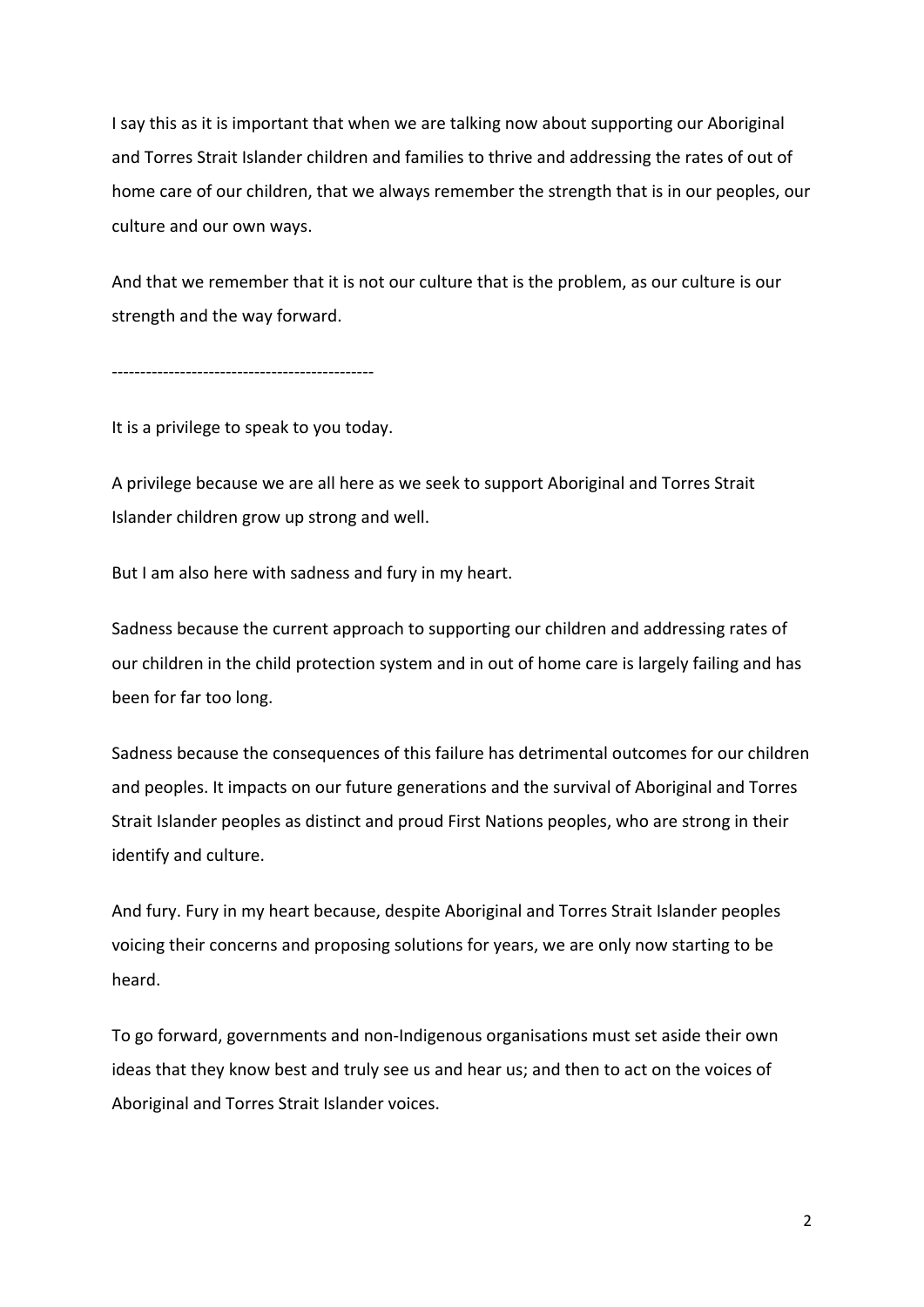Today, I want to talk to you about the voices of Aboriginal and Torres Strait Islander peoples are saying about the reasons why there are so many of our children in the child protection system and what is needed by governments and non-Indigenous organisations and those working to improve the situation.

As part of this, I will talk about how the new National Agreement on Closing the Gap provides a framework to design and implement national and local responses to support our children.

--------------------------------------------------

### **Understanding why so many of our children are not thriving**

Aboriginal and Torres Strait Islander children are over represented in the child protection system and out of home care services compared to non-Indigenous children.

Our children also do not have the same access as other Australian children to housing, essential services, supports and early childhood education. They are more likely to suffer poor health and education outcomes and be in environments where there is drug and alcohol abuse and violence.

These statistics are not unknown to governments and those that care to look. What is less known, understood and accepted are the causes.

To understand and design a way forward, it is important that we understand the causes.

As with all children that are not growing up strong and have contact with the child protection system, it's the result of a complicated interplay of social, structural and individual factors.

But for Aboriginal and Torres Strait Islander children and families, it is also racialised.

The status of our children has its roots in the colonisation of our communities and peoples.

Our children and families are suffering the fallout of centuries of racist government policies and systems, including the continued displacement of our peoples from our traditional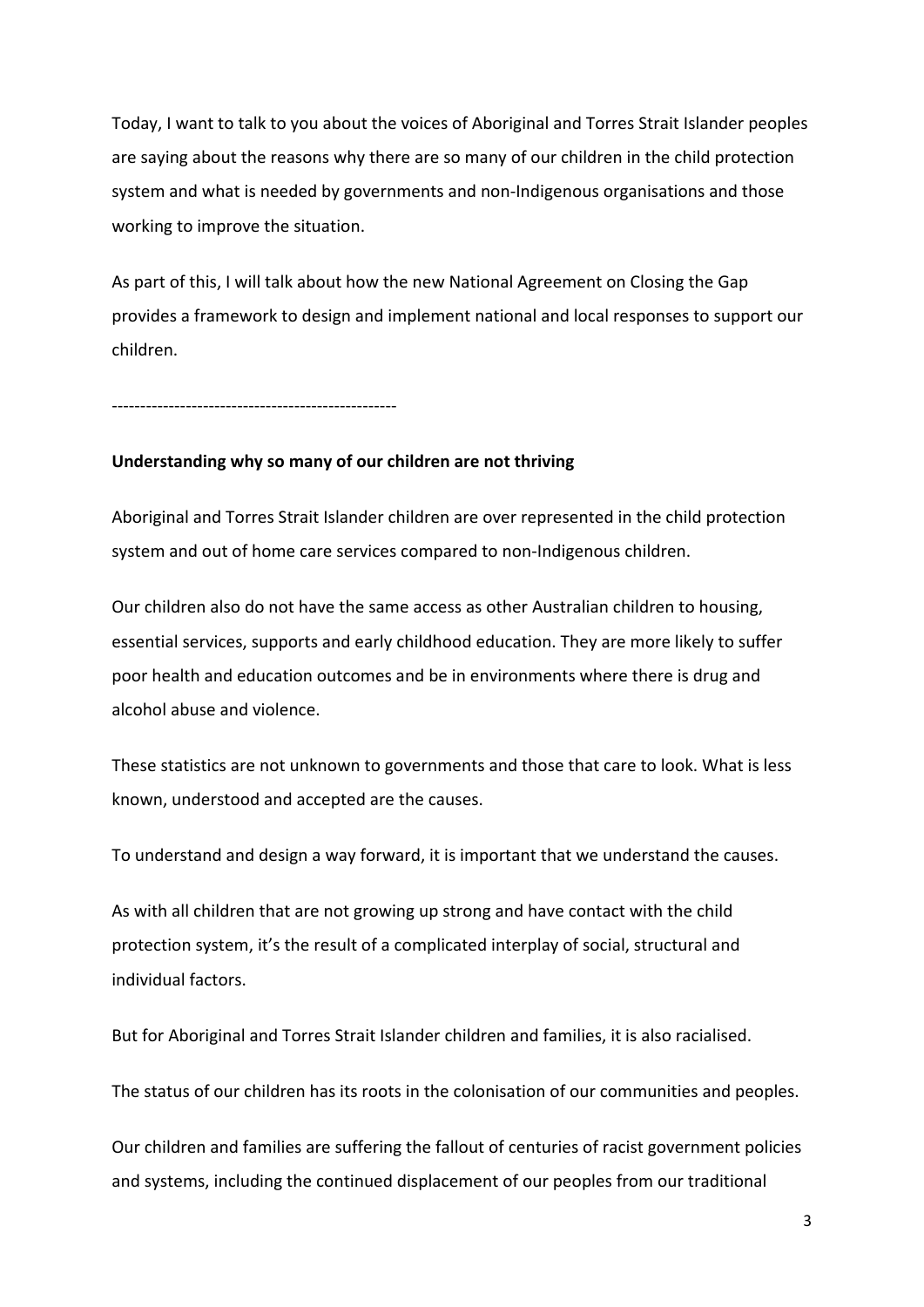lands, the loss of our economic independence, the breakdown of our culture, kinship structures and laws, the explicit policies of removal of our children from our families and the continued social and political exclusion leading to poverty and marginalisation.

Not only are these factors that are consequences of colonisation, but they are also significant factors that contribute to ongoing experiences of our children and families.

We also have a child protection system in Australia which also shows systemic discrimination against Aboriginal and Torres Strait Islander children and families where there is a penal response to those that need support, and one that privileges white, western ideals of family and notions of parenting.

Colonisation then, must be understood as an ongoing process and not an event that has occurred in the past.

----------------------------------------------

### **Calls from Aboriginal and Torres Strait Islander peoples and organisations**

Due to the legacy and continuing colonisation, the causes of our children not thriving and being subjected to the child protection system must be understood as being very different to the experiences of non-Indigenous children and families.

Our children and families then require a radically different response – a response that addresses our root causes and adopts an intersectional approach that acknowledges our Aboriginal and Torres Strait Islander identity and our political status within the settler state.

Aboriginal and Torres Strait Islander peoples have been calling for our voices to be front and centre in the design and delivery of policies and programs to support our children.

With the release of the last Family Matters Report, Sue Hunter said,

*"What we need to do is invest in Aboriginal and Torres Strait Islander organisations. We need to get to our families before the system does.*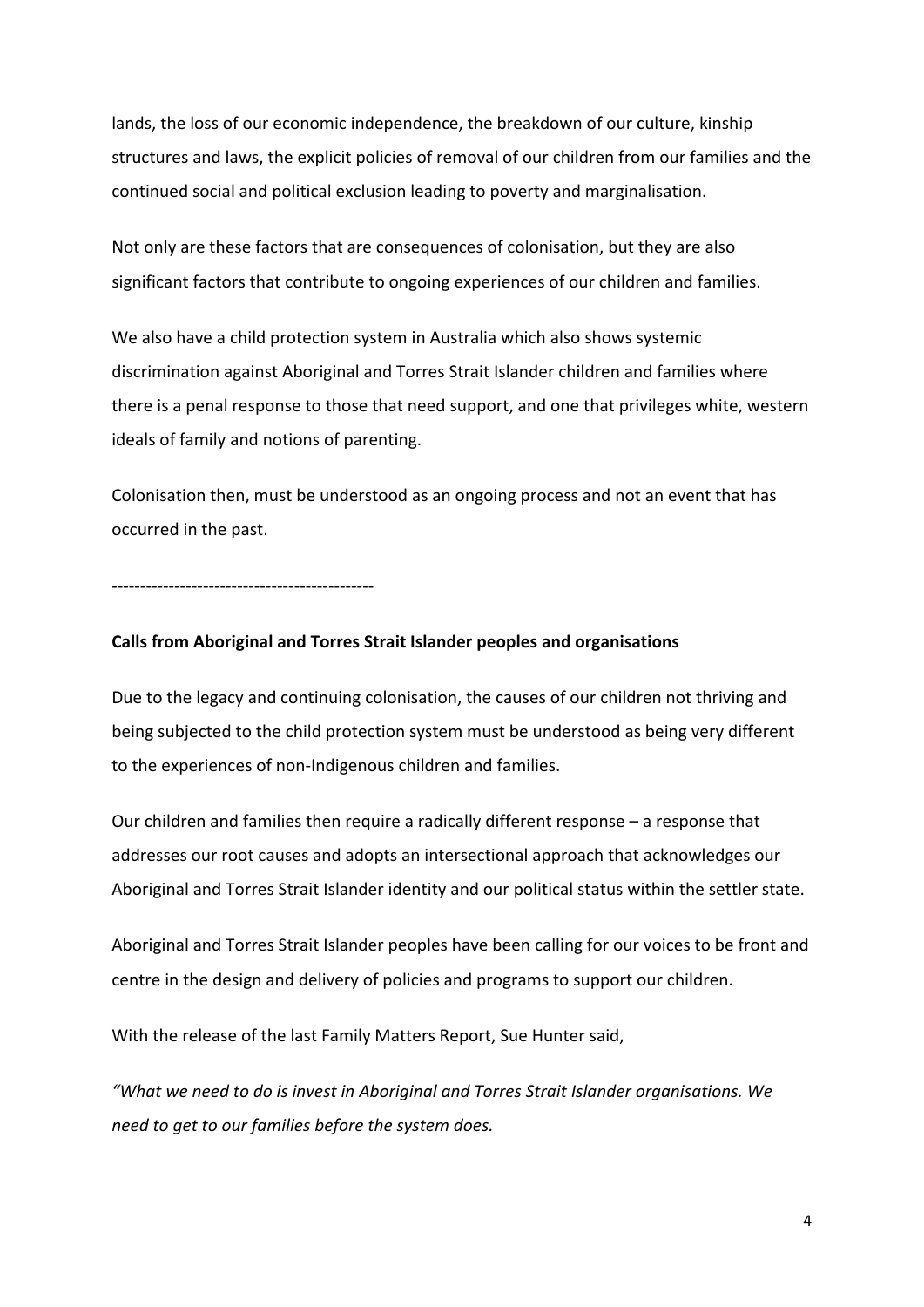*We know best. We need to make sure that legislation and polices, that we are part of the decision making, that we're not just left to be told what to do."*

Catherine Liddle, the CEO of SNIACC, has also said,

*"Our families and communities know best how to keep our children safe and cared for in connection with their cultures, but best practice models of Aboriginal family led decision making is not being used in most cases."* 

These points are made on the back of so many of our leaders, organisations and families calling for an Aboriginal and Torres Strait Islander led response.

For decades we have been calling for a response that centres our knowledge, experiences and expertise and our own community organisations.

We have long said that that an Aboriginal led response is the only way to support our children to thrive and address holes in the approaches to address the rates of out of home care that currently fail to protect Aboriginal and Torres Strait Islander children, cause them harm, and do not properly address our unique circumstances and dynamics.

Whilst there has been growing recognition over the last couple of years that Aboriginal and Torres Strait Islander peoples' voices must be at the centre of any policy and program response, on the whole, we continue to struggle with the way forward.

I am choosing to remain optimistic though and believe that governments and non-Indigenous organisations do not know how to practically respond to the voices of Aboriginal and Torres Strait peoples and our community-controlled organisations. That is difficult for someone from the dominant culture to suspend what they know and truly listen, to be informed by and respond to our voices, our expertise and our knowledge.

To imagine that the lack of progress is wilful response from governments and non-Indigenous Australia is too much to bear.

---------------------------------------------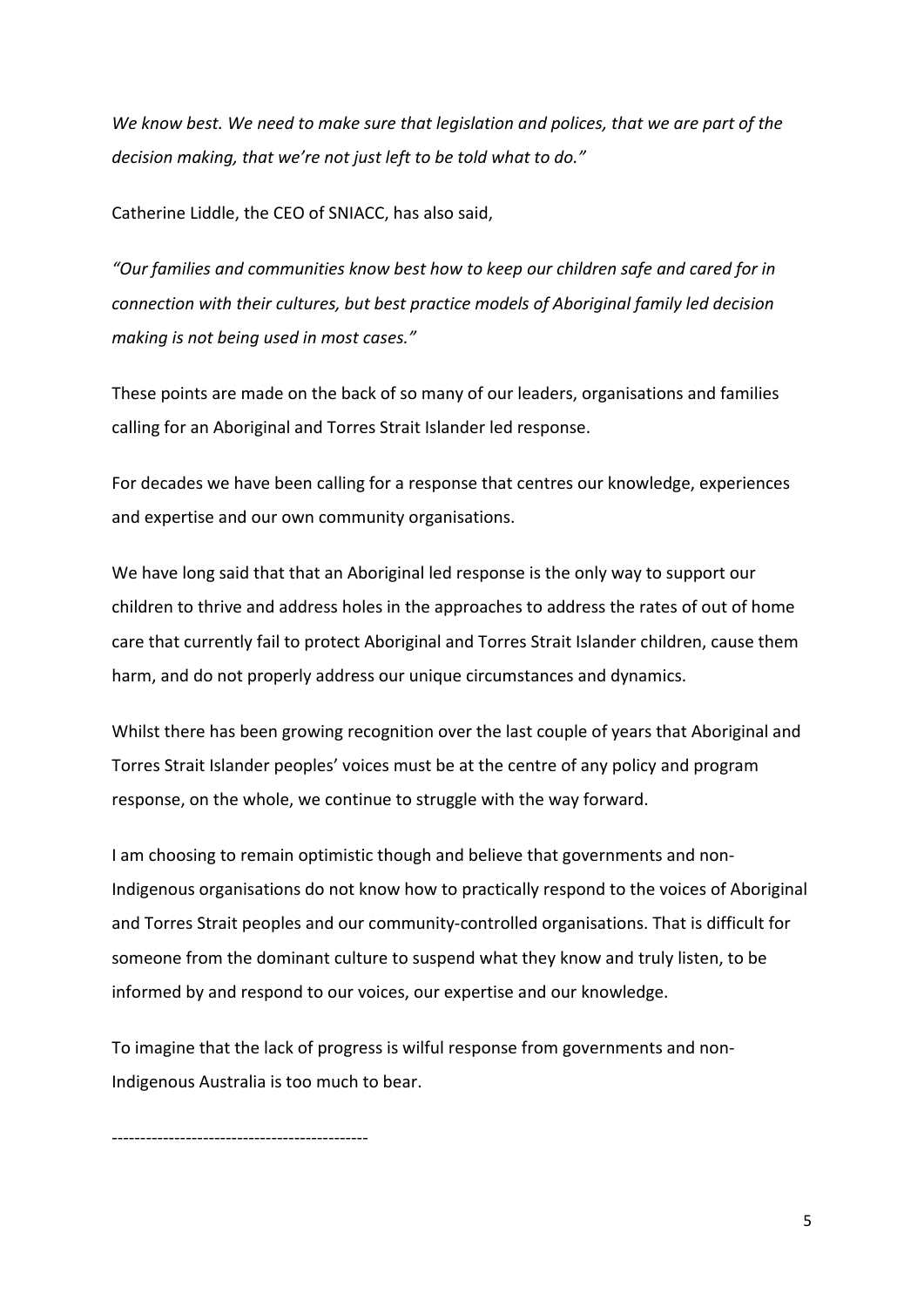## **The National Agreement on Closing the Gap and our community-controlled health organisations provides a way forward**

The new National Agreement on Closing the Gap, which came into effect in July 2020, charts a way forward for governments, its institutions and organisations and other non-Indigenous organisations to fundamentally change the way it works with our peoples.

It is the first intergovernmental agreement designed to improve the lives of our people that has been negotiated and agreed between all Australian governments and representatives of Aboriginal and Torres Strait Islander people, through the Coalition of Aboriginal and Torres Strait Islander Community-Controlled Peak Organisations.

It commits this country to a new direction and is a pledge from all governments to work in full partnership with our peoples through shared decision making on policies and programs that have a significant impact on our lives.

The Coalition of Peaks is made up of nearly sixty-five national and state/territory community controlled Aboriginal and Torres Strait Islander Peak Organisations, including the National Aboriginal Community Controlled Health Organisation and SNIACC – a National Voice for our Children.

The Coalition of Peaks formed as an act of self-determination and came together because collectively we have had enough, enough of not being heard.

Efforts over decades to close the gap and improve life outcomes for our peoples, including addressing our children's wellbeing and the rates of out of home care, have been limp at best, and at worst, have completely failed us.

This is the first time that Aboriginal and Torres Strait Islander Community-Controlled Peaks have joined together across the country in this way.

Aboriginal and Torres Strait Islander peoples have historically been excluded from decisionmaking on the policies and programs that directly affect them and the communities in which they live.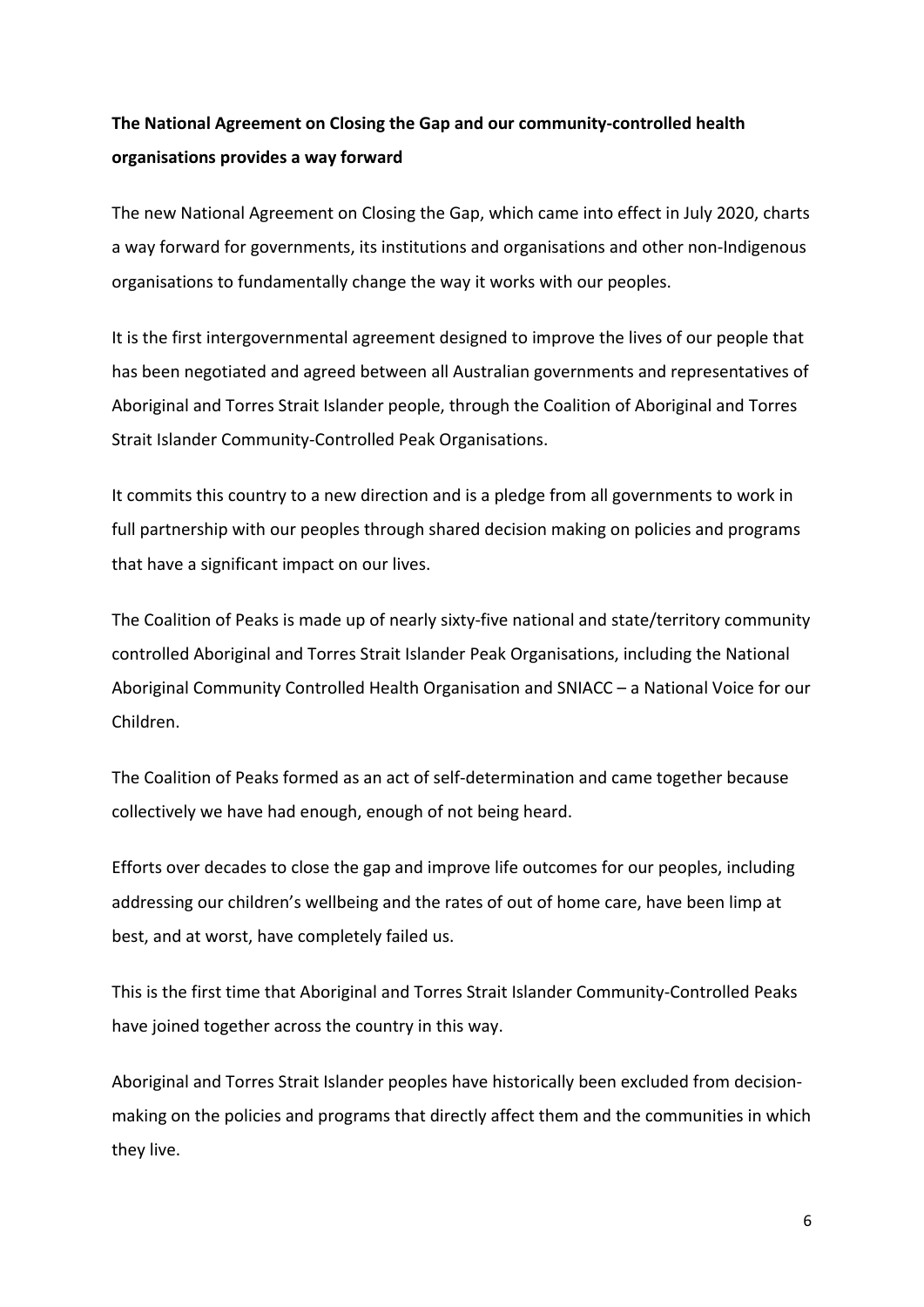This is despite evidence which demonstrates that the only way to improve our people's health and wellbeing is with our full participation. And despite our collective, repeated calls over many years for full participation in decisions that impact on our lives.

As part of having our voices heard, the National Agreement has put addressing the rates of our children in out of home care and supporting our children squarely on the national agenda.

Led by the hard work of SNAICC, the Coalition of Peaks negotiated hard for an expanded focus on our children under Closing the Gap.

The Agreement includes several socio-economic targets that relate to our children's wellbeing, covering healthy birth weight, development, and early education.

SNAICC, through the Coalition of Peaks, also pushed for agreement by governments to a target to reduce the rates of Aboriginal and Torres Strait Islander children in out of home care.

These targets set the nation a clear focus by which governments will be held to account as they report publicly on progress each year.

Importantly, the National Agreement also sets a practical path forward for the nation on how to achieve these targets – through four Priority Reforms.

The Priority Reforms were taken to governments by the Coalition of Peaks and were developed after extensive consultation with our communities and memberships and from decades of combined experience and expertise.

They also respond to the calls from Aboriginal and Torres Strait Islander families on how best to support our children and families to thrive – as I said at the beginning, we have been growing our children strong for thousands and thousands of years, using our way.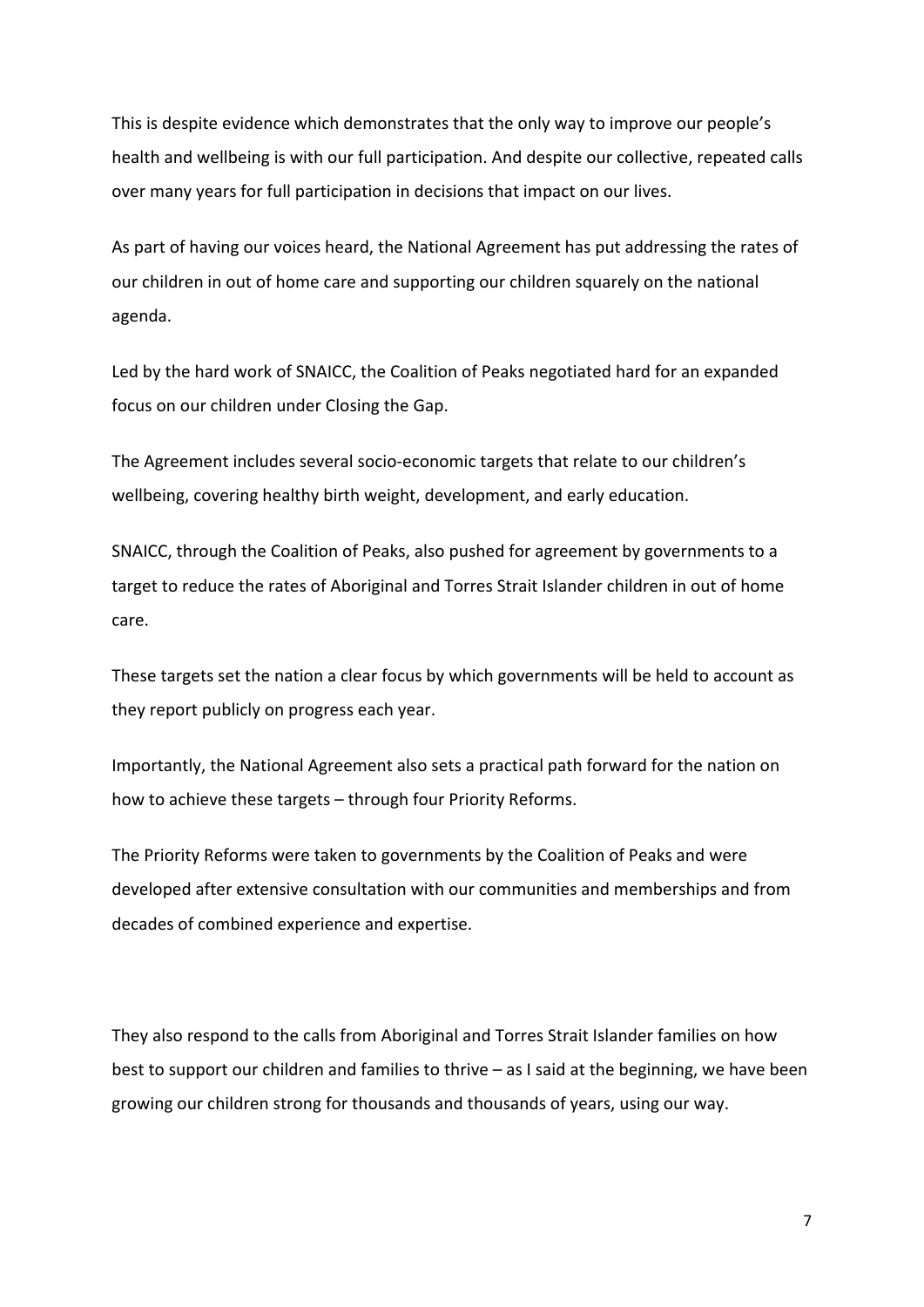Whilst I have been through the Priority Reforms with many of you before, it is very important that we not only understand what they are, but also understand how to use them and the commitments made by governments.

We need to be using the Priority Reforms, taking them to governments, and working to apply the commitments governments have made to our own organisations and communities.

-------------------------------------------------

## **Priority Reform One – shared decision making**

Priority Reform One is about shared decision making between our peoples and organisations and governments to ensure the full involvement of Aboriginal and Torres Strait Islander peoples at the national, state and local or regional level and embedding our ownership, responsibility and expertise to close the gap.

It is a commitment to establish formal partnership structures, particularly agreements, which are negotiated and agreed to by governments and representatives of our peoples, on policy and program issues important to our peoples and Closing the Gap.

Priority Reform One takes us beyond the notion that governments know best.

It positions our knowledge as central to any policy and program response to the issues that we face and says we must be heard.

This is crucial if we are to support our children to grow strong and address rates of out of home care where the root causes are embedded in our experiences as a colonised peoples and where it is us that have the responses to the issues we face.

Priority Reform One also takes us beyond governments setting up their own structures to consult Aboriginal and Torres Strait Islander peoples including appointing advisers.

We need to make sure that our people have the right to choose which of our organisations and which of our people should be included in these structures.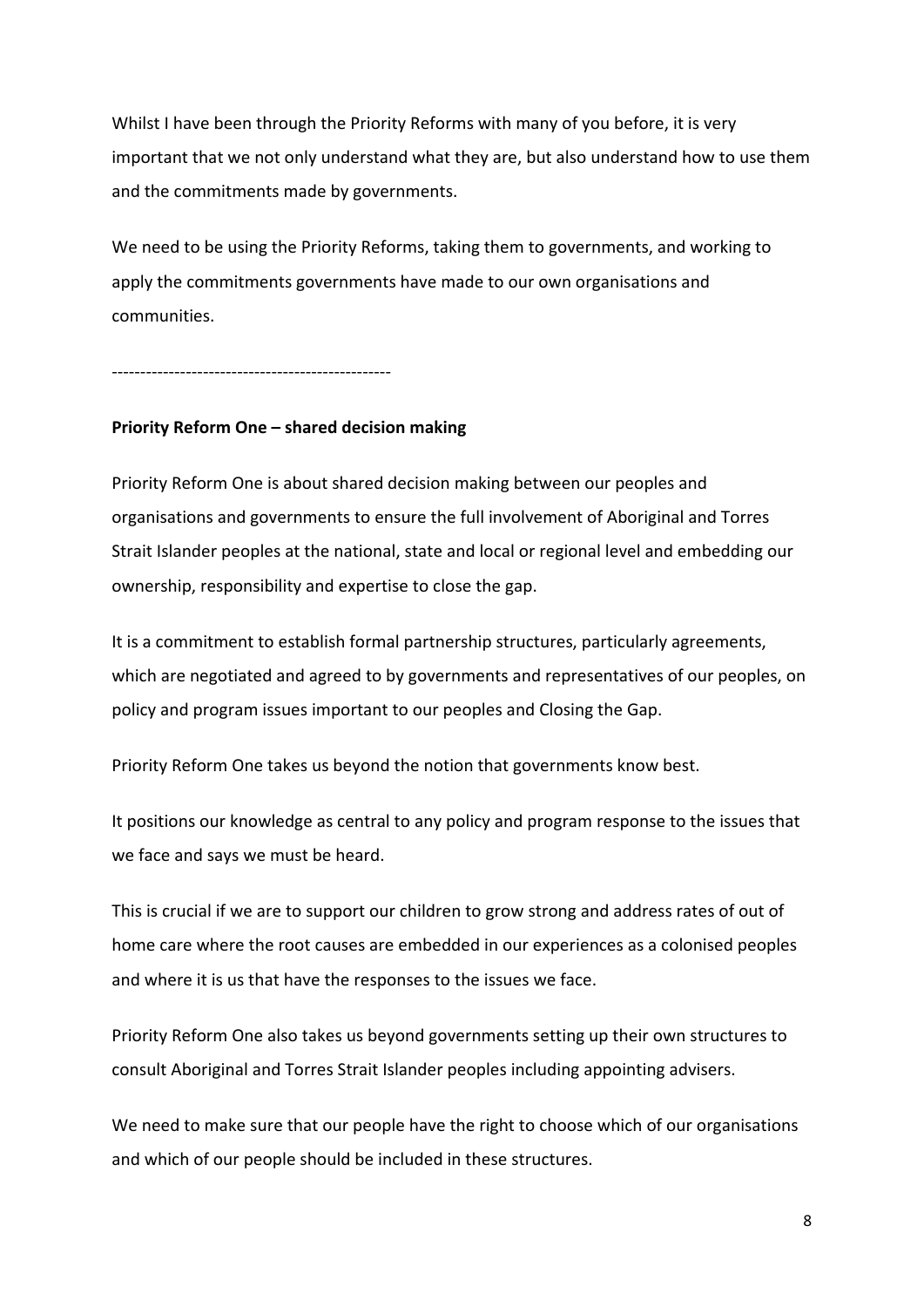Priority Reform One makes is clear that the development of a national plan to support our children must be done through a formal partnership arrangement between our representatives and governments.

And where the final plan is agreed by all parties.

Priority Reform One also applies at the community level.

We need formalised community partnerships between our organisations and representatives, governments and service providers, where again our knowledge and expertise are at the centre of designing and implementing localised responses.

These partnerships need to be integrated into every aspect of decision making, not just where governments and non-Indigenous organisations think it should apply.

Anything less is a failure to meet their commitments in the National Agreement on Closing the Gap.

-------------------------------------------------

**Priority Reform Two – strengthening the capacity and the role of our communitycontrolled organisations**

Priority Reform Two is a commitment to strengthen and place our community-controlled services at the heart of delivering programs and services to our people.

Community control is an act of self-determination for our peoples. No other way of delivering and governing services, or providing us with a say in government policy, guarantees Aboriginal and Torres Strait Islander empowerment and protects our identity and culture for the long term.

There is strong evidence that Aboriginal and Torres Strait Islander community-controlled services are better for Aboriginal and Torres Strait Islander peoples, achieve better results and help make sure we get the support we need.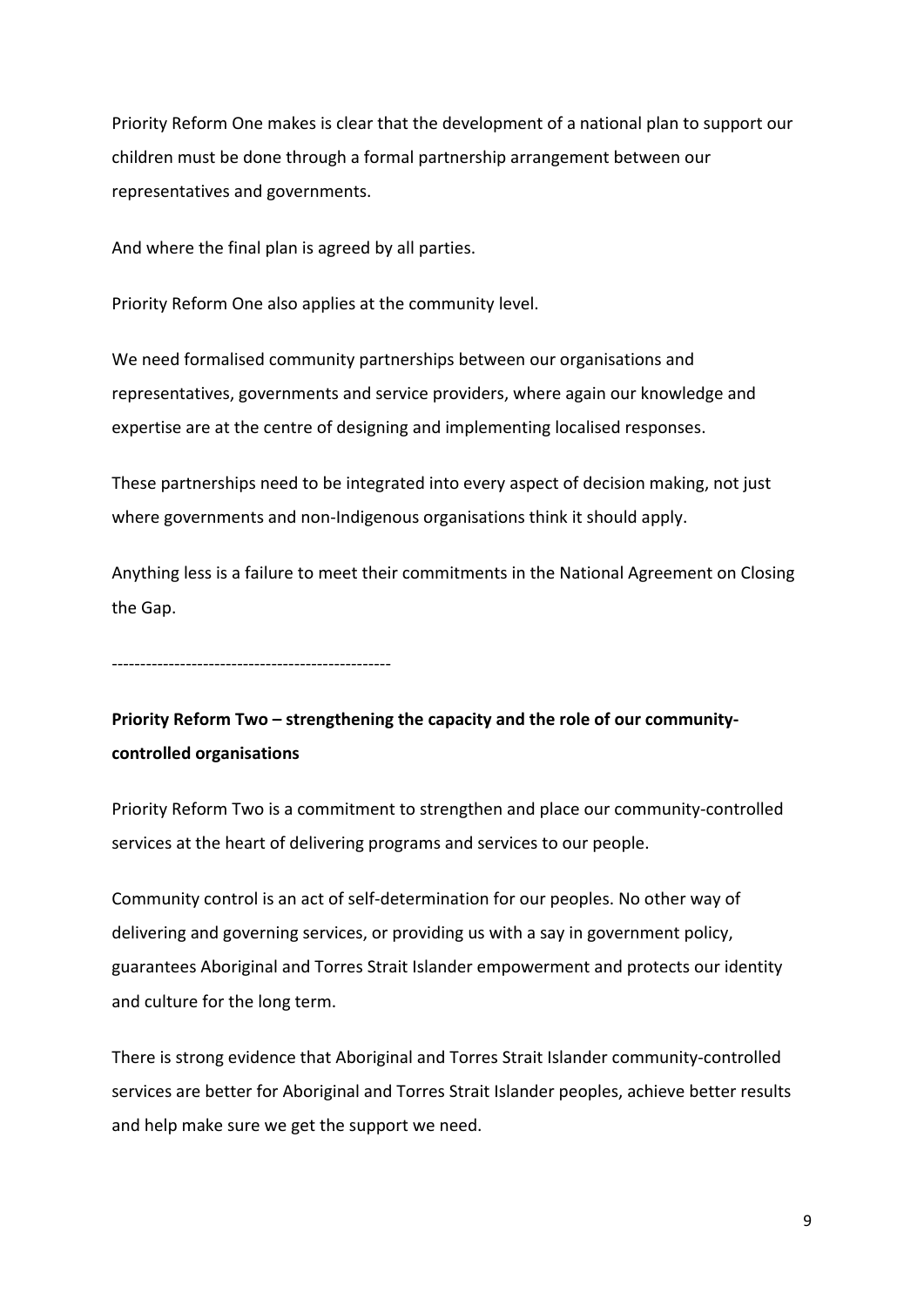Through their involvement in policy and political advocacy, our organisations also provide a voice for Aboriginal and Torres Strait Islander peoples. Without them, the accountability of governments would be far weaker.

In this context, I want to share with you the important role of community-controlled health services, or ACCHOs, have in supporting our children to thrive, provide family support and reduce the rates in children in out of home care.

Not only do ACCHOs have a role in addressing immediate healthcare needs of our children, but our organisations invest in driving change in the more entrenched structural determinants of health and wellbeing.

This includes supporting our peoples to address their housing, education and employment needs, as well as help them navigate the child protection and justice system when called upon.

Our community-controlled health organisations also work to support the exclusion of our peoples from political structures.

ACCHOs consistently advocate for our peoples for better policies and programs that address the social determinants of health and promote our cultural and societal values towards greater understanding, acceptance and inclusion of our peoples.

These are the important actions that our ACCHOs play that have an accumulative positive effect in closing the gap, supporting our children to thrive and addressing the rates of children in out of home care.

This is just one example of our community-controlled organisations, and I have spoken to the role our health organisations play so that you can see the breadth of the communitycontrolled impact and importance.

SNAICC and the many early childhood and education community-controlled organisations are supporting our children and families in similar and very important ways.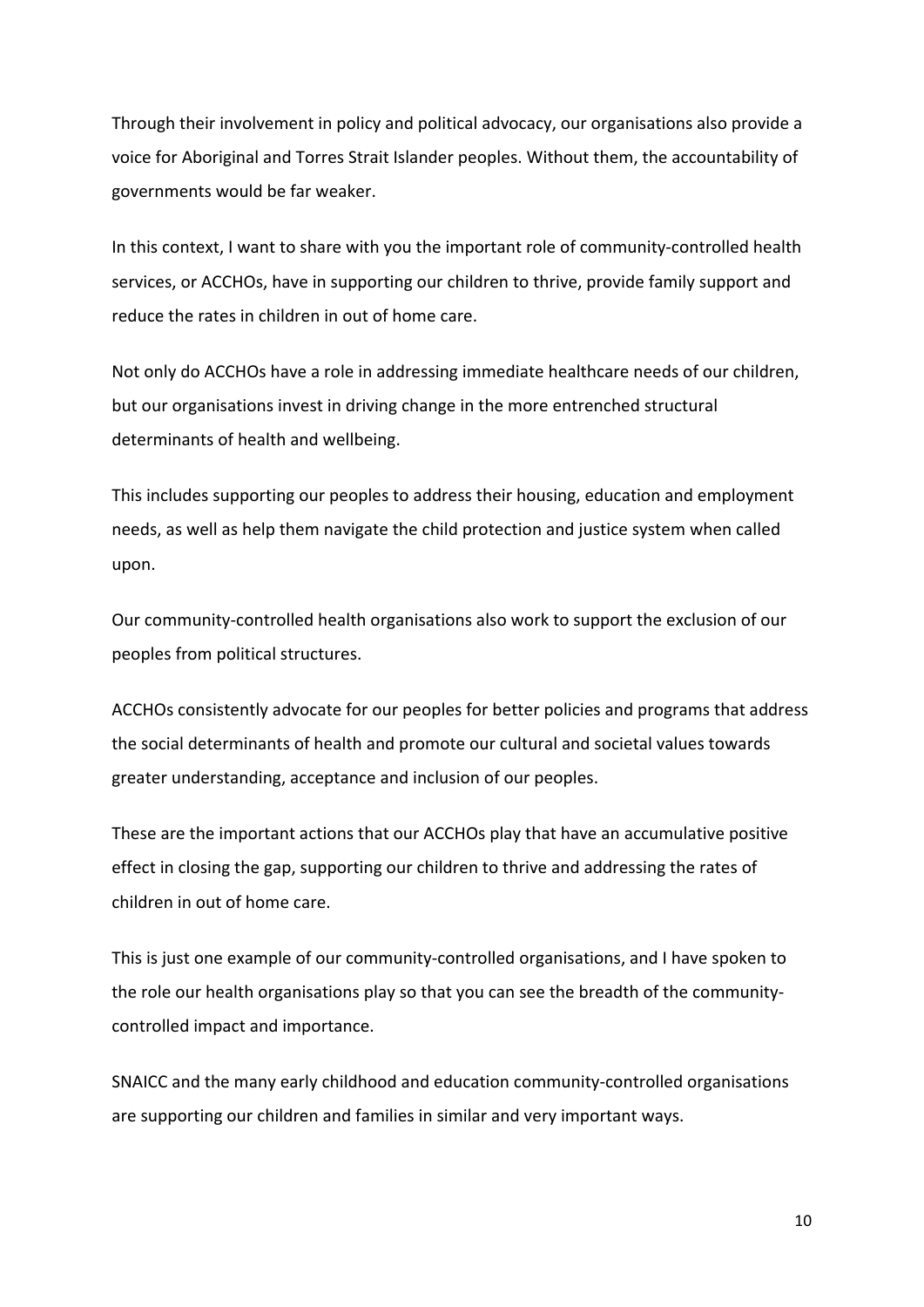Importantly, what you can see is that our involvement is critical if we are to address the rates of out of home care and support our children to grow up strong.

The National Agreement acknowledges the role of our community-controlled organisations and commits governments to preference our organisations in the delivery of programs and services that support our peoples.

In developing the responses to the Closing the Gap targets, we would expect to see a priority emphasis on the role of our community-controlled organisations.

We would also expect this to be backed by significant and long-term funding.

For those that work in non-Indigenous community organisations, Priority Reform Two is a call for you to partner with our community-controlled organisations and to be led by us in your support and responses to our children and families.

As I stated at the outset, we have been protecting and looking after our children for generations upon generations – we are the solution.

-------------------------------------------------

### **Priority Reform Three – confronting racism in governments and mainstream organisations**

Priority Reform Three is a commitment by governments to ensure that mainstream government agencies and institutions that deliver services and programs to Aboriginal and Torres Strait Islander people undertake systemic and structural transformation to contribute to Closing the Gap.

Although the priority must be on building our community-controlled services sector to deliver the services our peoples need, not all the services, at this stage, are able to be provided by a community-controlled organisation.

In addressing the rates of out of home care, this is particularly relevant for our interactions with the child protection system.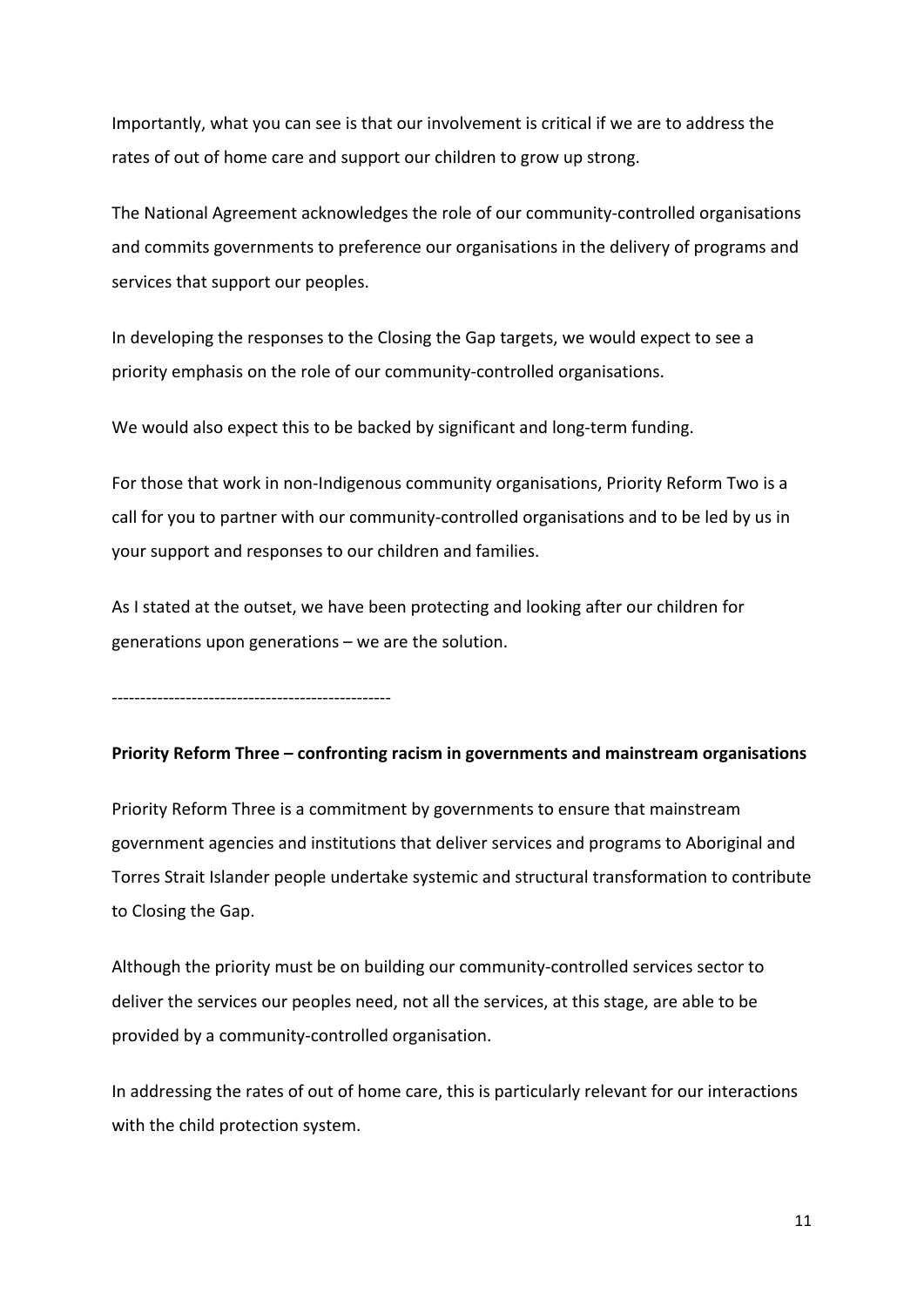Systemic racism proliferates all the facets of the child protection system; from the "care" workers who remove our children, to the police and teachers who make the calls to child protection to notify of alleged abuse and neglect.

The racism also infects the mainstream organisations that intended to educate and care for our children and families.

It is no wonder then that Aboriginal and Torres Strait Islander families do not see the those working in and around the safety and wellbeing of our children as a place to go to for support they may need.

Priority Reform Three demands that the child protection system and family and children health and wellbeing services and those that work within them recognise the damage that the current approach has had on our culture, our identities, and our corresponding wellbeing and experiences of harm.

Importantly, Priority Reform Three also commits governments and those working in the child protection system to takes steps to heal the past, and take an active de-colonising approach, to the extent that it is even possible within a white, coercive system.

Other non-Indigenous organisations providing services to Aboriginal and Torres Strait Islander children and families are also captured under Priority Reform Three.

Non-Indigenous organisations have also had and continue to have a significant colonising impact on our children and families by not always providing a safe place for our children, not listening to our voices and not working in partnership with our community-controlled organisations.

-------------------------------------------------

## **Priority Reform Four – using data our way, to support shared decisions**

Priority Reform Four is a commitment to ensuring Aboriginal and Torres Strait Islander people have access to, and the capability to use, locally relevant data and information to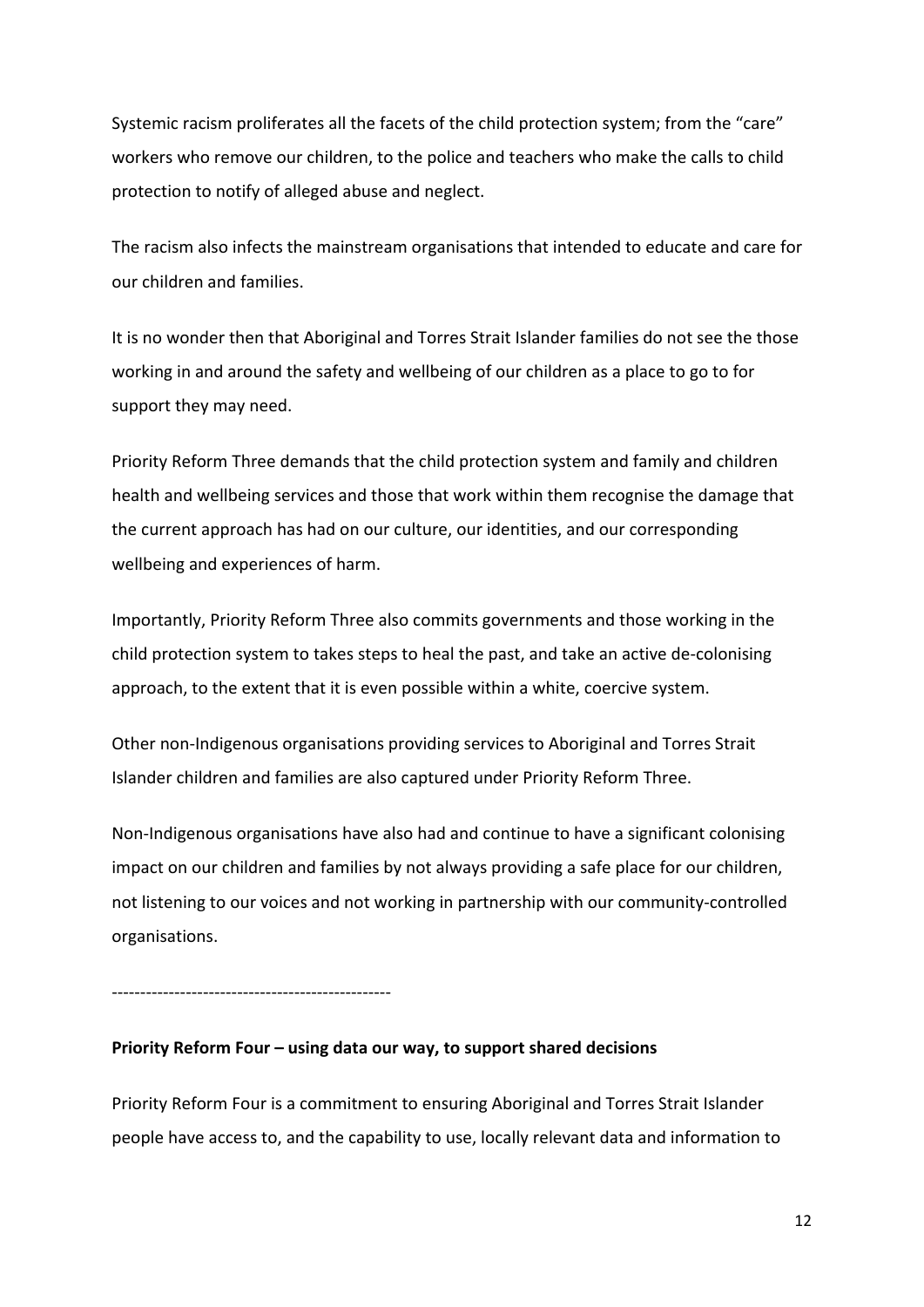monitor the implementation of the first three Priority Reforms, the closing the gap targets, and drive our own development.

Better access to data means that we can make better decisions for our futures and hold governments to account.

Priority Reform Four means that data on our children and families is not used for coercive control.

Where data is not being used by others to judge and assess us by western ideals and to continue to perpetuate racialised stereotypes that justifies removal of our children.

Priority Reform Four is about jointly deciding, in partnerships between our communitycontrolled representatives, governments and other organisations, what data is important to capture that tells the story of children's experiences, based on what is important to us.

And then using that data together to make more informed decisions about the policies and programs that are designed to support us.

------------------------------------------

The Priority Reforms reflect what Aboriginal and Torres Strait Islander peoples have been saying for decades is needed to change our life trajectory and improve our outcomes and experiences.

Through the National Agreement, and taken together, the Priority Reforms provide a comprehensive practical framework to support our children and the national and local levels to grow up strong and confident in their own culture and identity.

There is no longer an excuse to not hear us and to not take forward arrangements for policy and program design and implementation that positions us and our own communitycontrolled organisations and solutions at the centre.

------------------------------------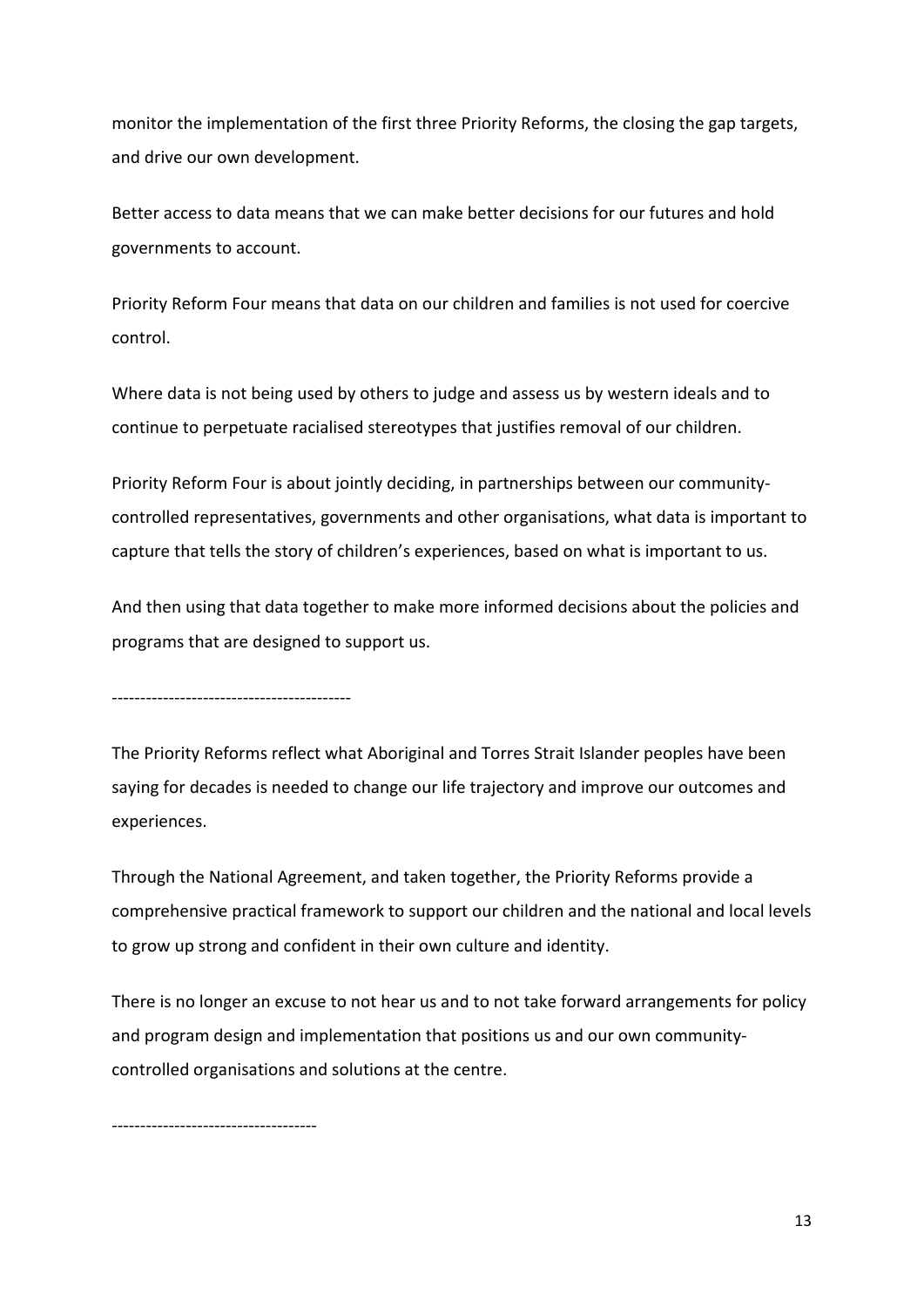## **Taking responsibility and action**

Everyone in this room is responsible for supporting our children and addressing the rates of out of home care.

We all collectively hold the power to make a difference to the next generation of First Nations peoples in this country.

Your responsibility from here is to know, understand and take action on the Priority Reforms in the National Agreement.

For governments and non-Indigenous organisations, the National Agreement calls on you to relinquish that power – the power that says you know best – to Aboriginal and Torres Strait Islander families, communities and organisations who actually do know best.

For our Aboriginal and Torres Strait Islander organisations and communities, the National Agreement is there for you as a starting position for your discussions with governments and other organisations.

The commitment to work differently has already been made by governments  $-$  it is now open to you to use the National Agreement to hold governments to account.

SNAICC have done this extremely well. They are taking the National Agreement it to all governments and negotiating new policies and programs to support our children in line with the Priority Reforms.

This is what we all need to be doing, not just the members of the Coalition of Peaks, but all our community-controlled organisations across the country.

This will bring the Priority Reforms to life and hold governments to account for their commitments.

Get yourself a copy of the National Agreement, go through each of the Priority Reforms and highlight what commitments are most important to your organisations and the communities you are working for.